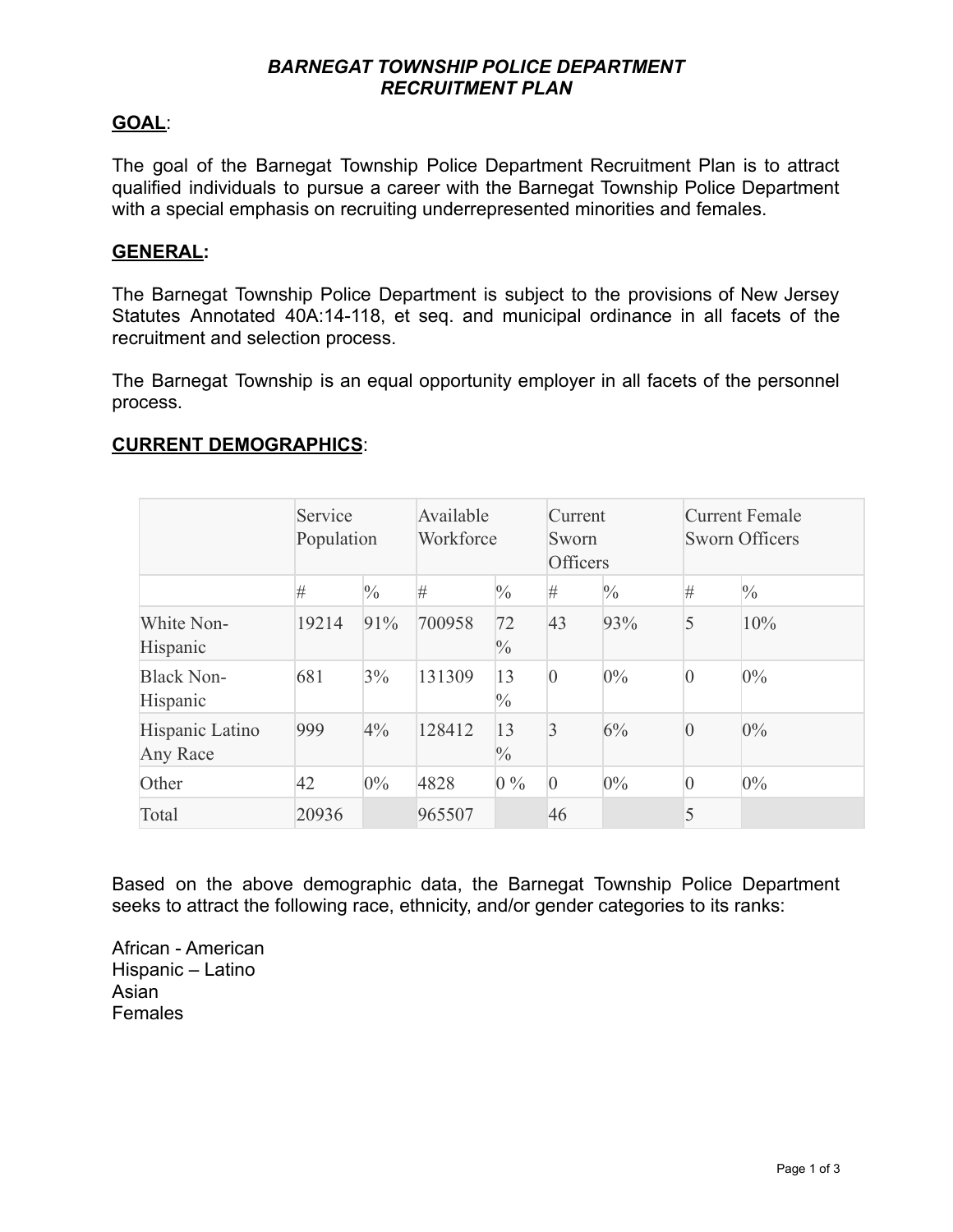## *BARNEGAT TOWNSHIP POLICE DEPARTMENT RECRUITMENT PLAN*

### **OBJECTIVES & ACTIVITIES**:

**Objective #1**: Seek currently unemployed PTC-certified law enforcement officers who have been laid off from other agencies. Activities include, but are not limited to:

- Contact the New Jersey State Association of Chiefs of Police to obtain a current mailing list of all member agencies in the State of New Jersey.
- Draft, print, and distribute informational brochures that may attract qualified candidates to the agency.
- Publish openings in local and regional newspapers attracting qualified candidates.
- **Make maximum use of the Barnegat Township Website and social media** footprint to attract qualified candidates to the agency.
- **Establish liaison with the New Jersey Women in Law Enforcement to post** available positions on their website.
- **Establish liaison with NJSACOP and post available positions on their website.**
- Notify other agencies that the Barnegat Township Police Department is seeking qualified individuals for entry level law enforcement positions; provide brochures for distribution.

**Objective #2**: Identify and establish and maintain contact with state, county, and municipal-based identified minority organizations and social support groups including, but not limited to educational, religious, ethic, racial, and gender-based organizations with special attention to previously identified underrepresented minorities.

Activities include, but are not limited to:

▪ Send recruitment brochures to these organizations to stimulate interest in a career with the Barnegat Township Police Department.